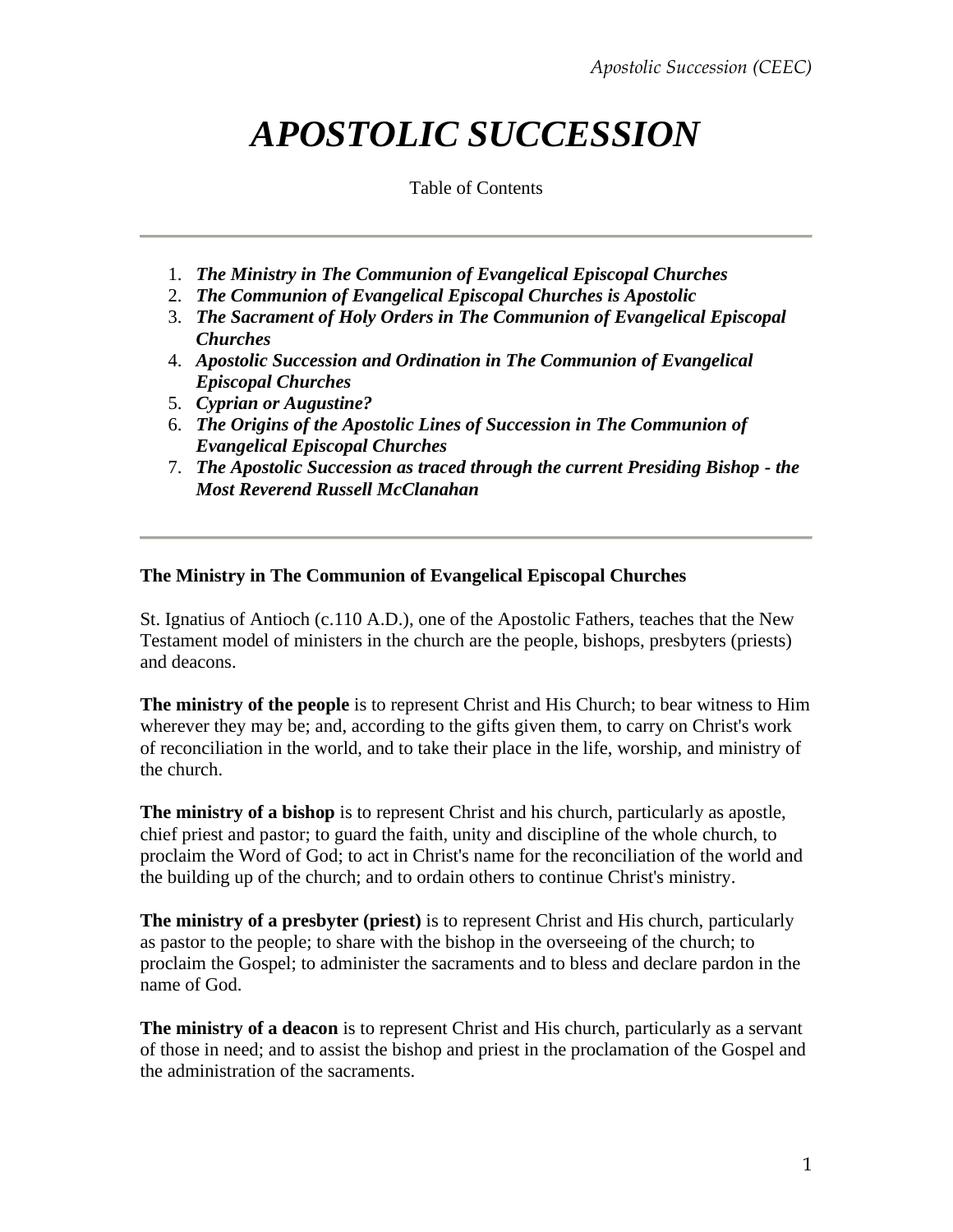It is important to remember that all Christians are to follow Christ; to come together week by week for corporate worship; and to work, pray and give for the spread of the Kingdom of God. All of this is to be done in the context of enabling us to continue in the apostolic tradition and historic Apostolic Succession.

#### **The Communion of Evangelical Episcopal Churches is Apostolic**

The Church was established by the apostles on the foundation of the Person, teaching and saving deeds of Jesus Christ, who remains its head and cornerstone. The apostolicity of the church rests on its conformity to the teachings of the apostles which we know as the apostolic tradition and which is to be guarded, maintained and perpetuated by bishops in the historic apostolic succession. For this reason, an official list of the names of the bishops of each bishopric was made in order to trace the bishops in succession back to the apostles. The Communion of Evangelical Episcopal Churches possesses such a list. *(We see a biblical example of succession to the apostolic ministry in Acts 1:15-23 where through prayer the Eleven chose a successor to Judas's place among the apostles.)*

As an apostolic branch of the Church, we believe we have been sent out to proclaim Christ to the world (an apostle is one who is sent out to preach and extend the Kingdom of God). The Church, as an apostolic institution, signifies that it has a great mission to undertake, both in its nature and responsibility to spread the Word of God and to disciple the people of all nations. We are a communion that is also apostolic in our government. The apostles were the original overseers of the Church.

Today, catholic believing Christians believe that the successors of the apostles are the bishops of the Church. We are an episcopal branch of the Church rooted in the Christian tradition that developed in the British Isles in the first two centuries of the Christian faith. The word "episcopal" literally means governed by bishops. The bishops of the Church are to safeguard her unity, doctrine, worship and discipline. It is their responsibility, or their delegates, to shepherd and administer the Church until the Lord returns. In the local church, the pastor is charged by the bishop with the role of shepherding and administering the flock of Christ entrusted to them.

The Communion of Evangelical Episcopal Churches is also apostolic in the authority of its duly and properly ordained ministry. The apostolic Christian wholeheartedly agrees with the scriptural admonition, "Obey your leaders and submit to them, for they are keeping watch over our souls and will give an account. Let them do this with joy and not with sighing - for that would be harmful to you." Hebrews 13:17. The Communion of Evangelical Episcopal Churches is apostolic in its adherence to the apostolic tradition, it's maintenance and continuation of the historic apostolic succession and its apostolic government, nature and mission.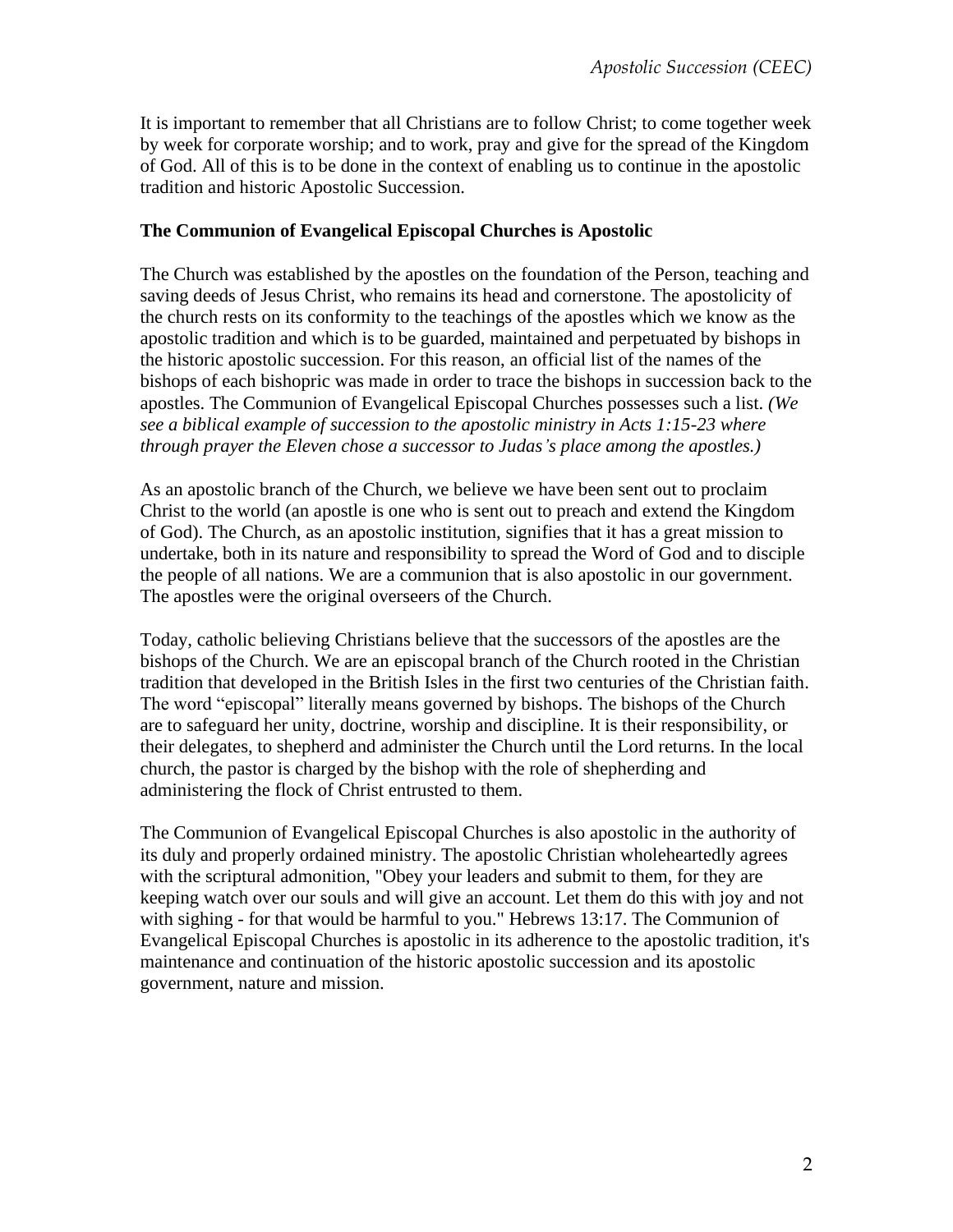## **The Sacrament of Holy Orders in The Communion of Evangelical Episcopal Churches**

A sacrament is an action performed by the Church through its sacramental ministers in the community of the faithful. The sacraments were ordained by our Lord Jesus Christ to convey a specific gift of His grace to the recipient. To be even more precise, it is God Himself, by His Spirit, who acts through the minister of the sacrament. This means that the sacrament is effective in and of itself. It is God who not only has ordained that the gift be given, but who, in fact, gives it. The Communion of Evangelical Episcopal Churches holds to and practices the Sacrament of Holy Orders. Since the earliest days of the Christian Church, there have been specific orders of ministers in the Church. St. Mark 3:14 says, *"And He appointed twelve, whom He also named apostles, to be with Him, and to be sent out to proclaim the message."* These orders we still know today as bishop, presbyter (priest) and deacon; and each has specific and well-defined functions within the New Covenant of Jesus Christ. God calls out certain of His followers to represent Him in this unique way in accordance with His divine will and the particular order of servant leadership with which they are gifted by the grace of our Lord Jesus Christ. Ordination into any of these orders is accomplished by the proper prayers and the laying on of hands of a bishop.

## **Apostolic Succession and Ordination in The Communion of Evangelical Episcopal Churches**

The Communion of Evangelical Episcopal Churches believes that the ministry is a gift of God through Christ to His church, which He has given for the perfecting of the life and service of all its members. The Church as a whole is a priestly body, since it is the Body of Christ, the great High Priest. All its members, according to the measure of the gift of Christ, share in its priestly nature. Yet from the beginning, God has entrusted particular ministries to particular persons within it, and these have, through the Church, received the commission of Christ.

The ordained ministry of the Communion of Evangelical Episcopal Churches consists of bishops, priests and deacons. In accepting this ministry, the Communion of Evangelical Episcopal Churches desires to maintain continuity with the historic ministry of the Church as it has come down to us from early times through what is commonly known as the historic apostolic succession. An ordination service is the sacramental rite by which one of these ministries is conferred. It is an act of God's Spirit in His Church. The Communion of Evangelical Episcopal Churches believes that in all ordinations and consecrations the One who truly ordains and consecrates is God, who through the words and acts of a bishop in the apostolic succession, along with other representatives, and in response to the prayers of His Church, ordains, commissions and empowers for the office and work to which they are called the persons whom it has selected. We observe human and divine interaction in ordination in Paul's admonition to Timothy: *"Do not neglect the gift that is in you, which was given to you by prophecy with the laying on of the hands of the presbytery"* (1 Tim. 4:14).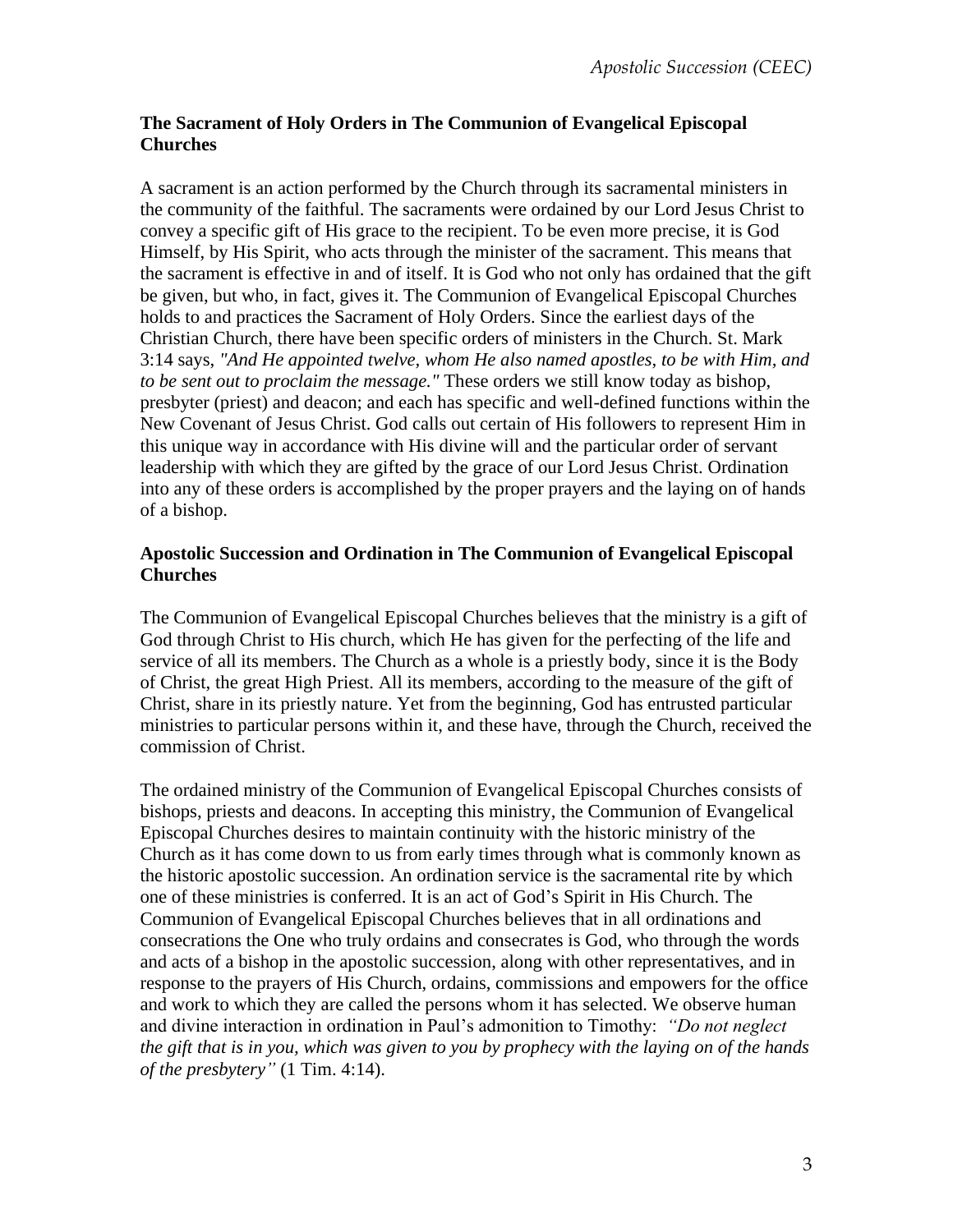In the earliest ordination of which we have record, that described in Acts 6:1-6, the following parts appear: election by the people, prayer and the laying on of apostolic hands. This pattern describes for us the scriptural and historical authority for the essential elements in ordination services; the same three parts form the basis for every ordination in the Communion of Evangelical Episcopal Churches:

- 1. The presentation of the candidates to one of the bishops, this being the last step in the process of choice of them by the church
- 2. Prayer for those about to be ordained or consecrated, that they may receive the grace and empowerment of the Holy Spirit for their ministry and
- 3. The laying on of hands of at least three bishops (in an Episcopal consecration), of the bishop and priests (in an ordination of priests), or of the bishop (in an ordination of deacons).

To these have been added an examination of the candidates concerning their beliefs and duties, proper vesting according to their order, the delivering to them of the instruments of their office, and the presentation and greeting of the newly ordained. The above three steps are the means used by the original apostles themselves and are still in use today. This is considered necessary for valid ordination, together with the correct intention on the part of the ordaining bishop. This is why the succession of bishops from the apostles down to our own day is so carefully guarded and maintained. In the Communion of Evangelical Episcopal Churches, we have been wonderfully blessed with a rich and variegated Apostolic Succession that connects us to many branches of the Apostolic Churches, both east and west.

### **Cyprian or Augustine?**

When we look to the writings of the Fathers, we see that they not only affirmed but deeply believed in Apostolic Succession. Several of the Fathers wrote on the subject, fathers such as Clement, Ignatius, Irenaeus, Tertullian, Hippolytus, Cyprian and Augustine. Each one of them, bringing to the Church a deeper and fuller understanding of what it means to be in continuity with the church of the apostles.

As time passed, those branches of the church that considered themselves to be within the historic apostolic succession identified with one of two schools of thought in regard to apostolic succession. One school of thought is grounded in the teaching of Cyprian and is held today by the Eastern Orthodox Churches. The other understanding of apostolic succession is derived from Augustine and is held by the apostolic churches of the west. In the Western Church, based upon the teaching and influence of Augustine, a four-fold criterion was developed to determine the validity of the consecration of a bishop in the historic apostolic succession; three are exterior, the fourth is interior.

The four criteria are: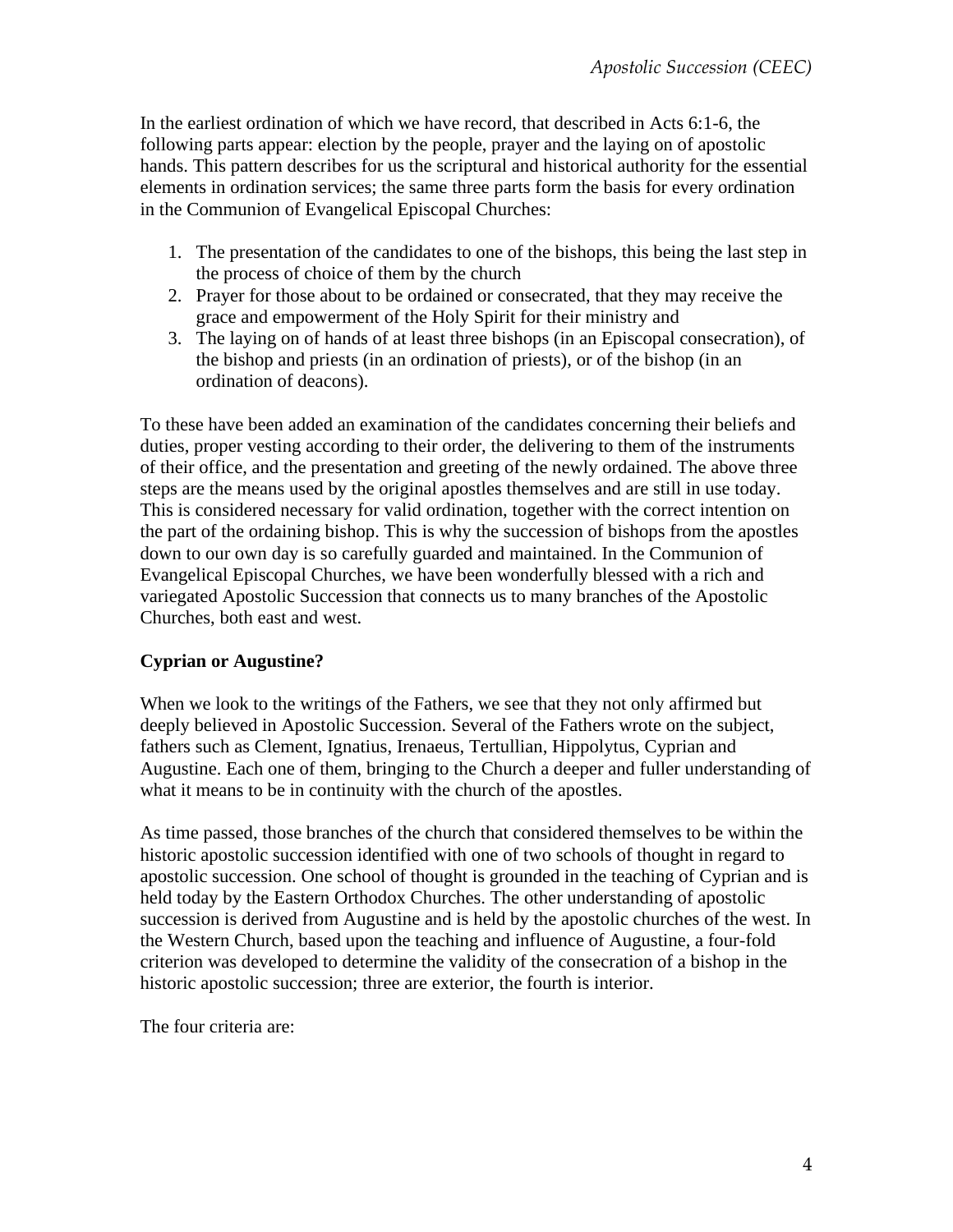**Form:** The consecration must be done in the context of the Eucharistic liturgy to be valid. This is to emphasize the connection of the ordination within the community.

**Matter**: There must be an actual laying on of hands by a bishop during the liturgy. Prayer is not sufficient in and of itself.

**Minister**: The one who performs the consecration must be a validly consecrated bishop within the apostolic succession.

**Intention**: The intent of the laying on of hands and the prayer within the liturgy must be to ordain or consecrate the person to holy orders.

In Western Christian thinking, if these criteria are met in a consecration, a bishop is within the apostolic succession. The Roman Catholic Church, the churches of the Anglican Communion, the Old Catholic Churches united by the Union of Utrecht, the Philippine Independent Church, the Mar Thoma Syrian Church of Malabar, the United Churches of South India, North India, Pakistan and Bangladesh, as well as other Autocephalaus Catholic bodies hold to the Augustinian understanding of Apostolic Succession.

The Eastern Orthodox Churches hold to Cyprian's view of Apostolic Succession; therefore Roman Catholics and Anglicans, as well as the others mentioned above are not necessarily accepted as being in the apostolic succession, although in practice the Orthodox church has received Roman Catholic priests without requiring them to be ordained in the Orthodox Church.

The Communion of Evangelical Episcopal Churches holds to the Augustinian view of Apostolic Succession. It meets the standard of the four criteria as developed in the Western Church and stands with the other branches of the church catholic that are in the historic apostolic succession.

#### **The Apostolic Succession in The Communion of Evangelical Episcopal Churches**

The Communion of Evangelical Episcopal Churches holds a succession of spiritual authority from the Apostles, perpetuated by a laying on of hands in consecrating our bishops, thus preserving and validating our sacraments and orders. This unbroken historic succession of apostolic authority and faith has been handed down through the centuries of Catholic Christianity to the present day one, holy, catholic and apostolic church, of which we are members. In the Communion we have been extremely blessed to receive a rich and variegated apostolic succession that has its roots in both the Eastern and Western branches of the Church. These lines of succession have helped root us deeply in the historic faith of patriarchs, prophets, apostles, martyrs and saints of every age. We will forever be gratefully indebted to those servants from which such a priceless gift has come. The Apostolic Succession of the Communion of Evangelical Episcopal Churches is traced through the following branches of the church: